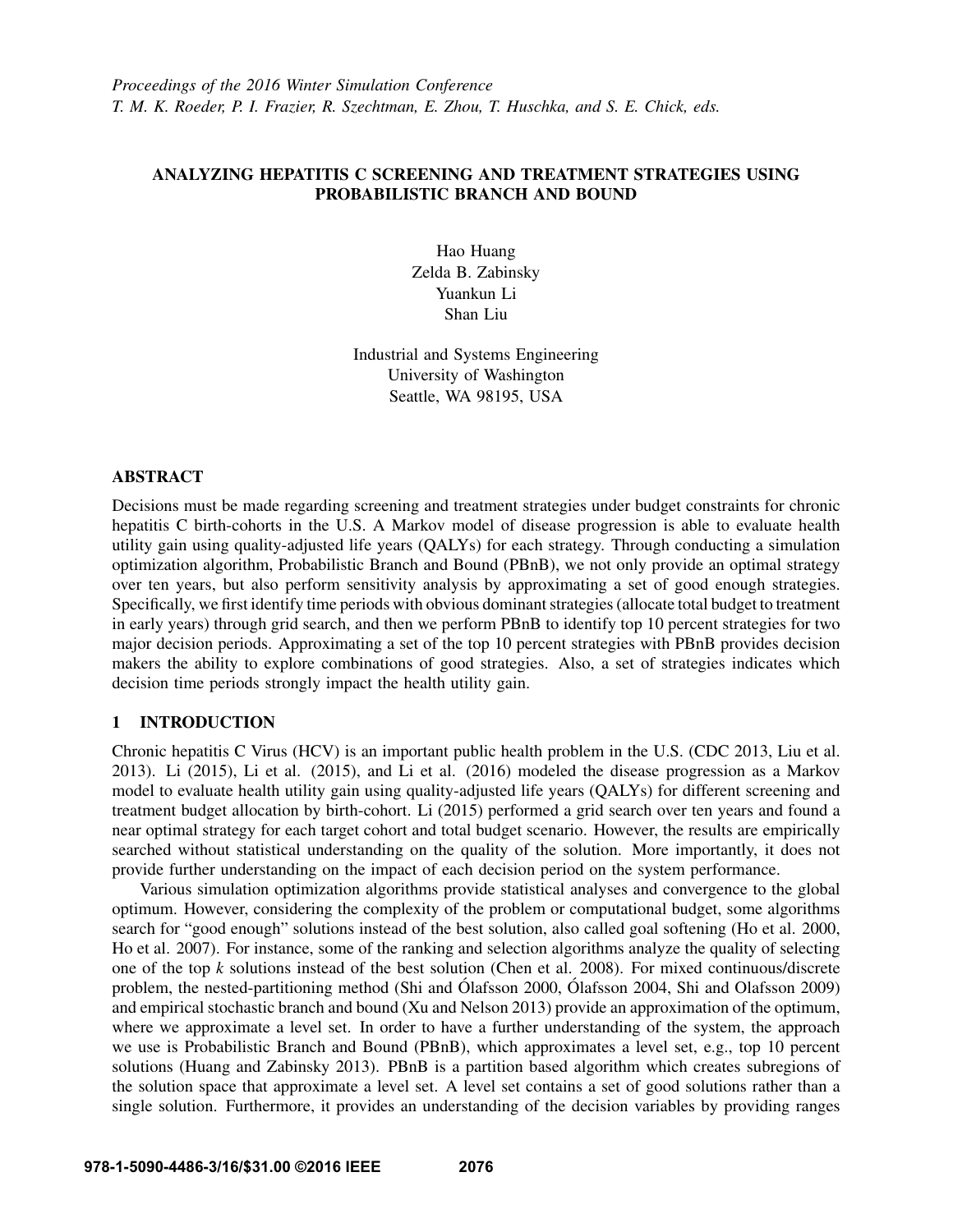of values. For this HCV application, our approach allows an understanding of how the screening and treatment decisions by time period impact the health utility gain.

In Section 2, we describe the details of the HCV Markov model. Section 3 discusses the optimization approach. In Section 4, we perform the numerical analysis on the strategies by grid search and PBnB and conclude in Section 5.

#### 2 HEPATITIS C MARKOV MODEL

Li et al. (2016) developed a compartmental simulation model using a Markov decision process to mimic the HCV transmission, progression, screening, treatment, and death in the healthcare system. The model considers allocating a certain amount of budget across a ten year period, with a two-year budget planning cycle. The decision is the percentage of the budget to be used for screening and treatment in each of five two-year time periods, by HCV birth-cohort (born 1945-1975), to maximize health outcomes from a U.S. societal perspective.

An implementation strategy from Li (2015), Li et al. (2016) is considered in this paper: Allocate a percentage of the budget to screening, then treat patients with the rest of budget giving priority to the sickest patients. After the planning horizon, the model continues to simulate the progression of the people in the cohort until end-of-life (additional 60 years) with no further screening and treatment.

The population in each cohort is categorized into three major groups: (A) HCV status is unknown, which is the target screening population, (B) HCV+, identified treatment candidates who are waiting for treatment, and (C) HCV-, individuals who are not HCV infected, determined through screening or cleared infections by successful treatments or spontaneous viral clearance.

The large boxes in Figure 1 represent the three population groups and illustrate how people transition between groups. Screening could identify the individuals in group (A), and move them to group (B) or group (C) depending on whether they are tested HCV positive or negative. Also, HCV+ individuals could be successfully treated and become HCV-. However, individuals in group (C), HCV-, could be reinfected and rejoin group (A). Figure 1 also describes the natural history model within the boxes, which is a Markov model representing the health state and lifelong disease progression of chronic HCV patients with possible transitions occurring every three months. Combining the transitions between groups and the disease progression, a full Markov model (one for each age-cohort and gender) is developed, including transitions impacted by screening and treatment. The details of the model and parameters can be found in Li et al. (2016).

Using the Markov model, Li et al. (2016) calculated the number of people in each health state of each group. Li et al. (2016) evaluate each strategy by the total discounted health utility gain (QALYs),

$$
\sum_{t} \sum_{g} \sum_{i} utility^{i} (A_{t,g}^{i} + B_{t,g}^{i} + C_{t,g}^{i}) \cdot (1 - \delta_{q})^{-t}
$$
\n(1)

where *t* is the discrete time period in quarters (3 month period), *g* is gender, and *i* represents health state. The population groups  $A_{t,g}^i$ ,  $B_{t,g}^i$  and  $C_{t,g}^i$  are the states of the Markov chain, and represent the number of individuals in the birth-cohort in gender *g* and health state *i* at time *t*. The *utility<sup>i</sup>* function maps the states at time *t* to a health utility gain, and  $\delta_q$  is the discount factor for each quarter time period.

The decision variables include  $S_{t,g}$  and  $T_{t,g}^i$ ; where  $S_{t,g}$  is the fraction of candidates in group A and gender *g* during time period *t* who are offered HCV screening tests, and  $T_{t,g}^i$  is the fraction of patients in group B and gender *g* and health state *i* during time period *t* who are treated. The fraction of candidates is based on the budget allocation for each intervention and the implementation policy.

The progression of the disease in the Markov model, and how  $A_{t,g}^i$ ,  $B_{t,g}^i$  and  $C_{t,g}^i$  are updated is based on Li et al. (2016). For group *A*, the number of individuals for each health state *i* on the next time period is based on the unscreened individuals from the last period and reinfected candidates from the last period.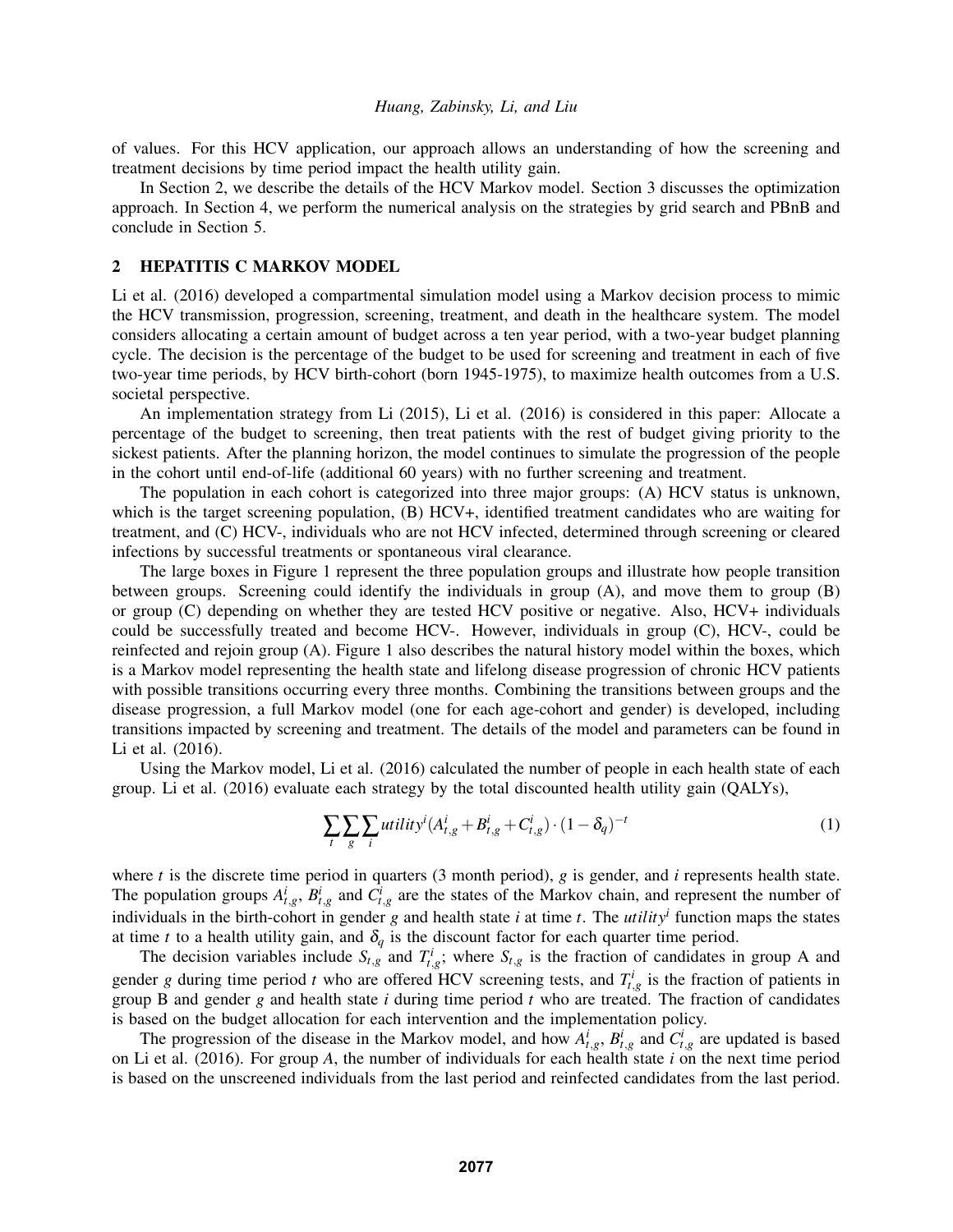*Huang, Zabinsky, Li, and Liu*



Figure 1: Hepatitis C Markov Model, combining three groups, (A) HCV status unknown, (B) HCV+ and (C) HCV-, and the natural history model. The natural history model has the following states: (H) Healthy, (F0) no fibrosis, (F1) portal fibrosis with no septa, (F2) portal fibrosis with few septa, (F3) numerous septa without cirrhosis, (F4) compensated cirrhosis, (UT) untreatable, (R1) recovered with history of mild fibrosis, (R2) recovered with history of moderate fibrosis, (R3) recovered with history of advanced fibrosis, and Dead state. (F0) and (F1) are considered mild fibrosis, (F2) and (F3) are moderate fibrosis, and (F4) is advanced fibrosis.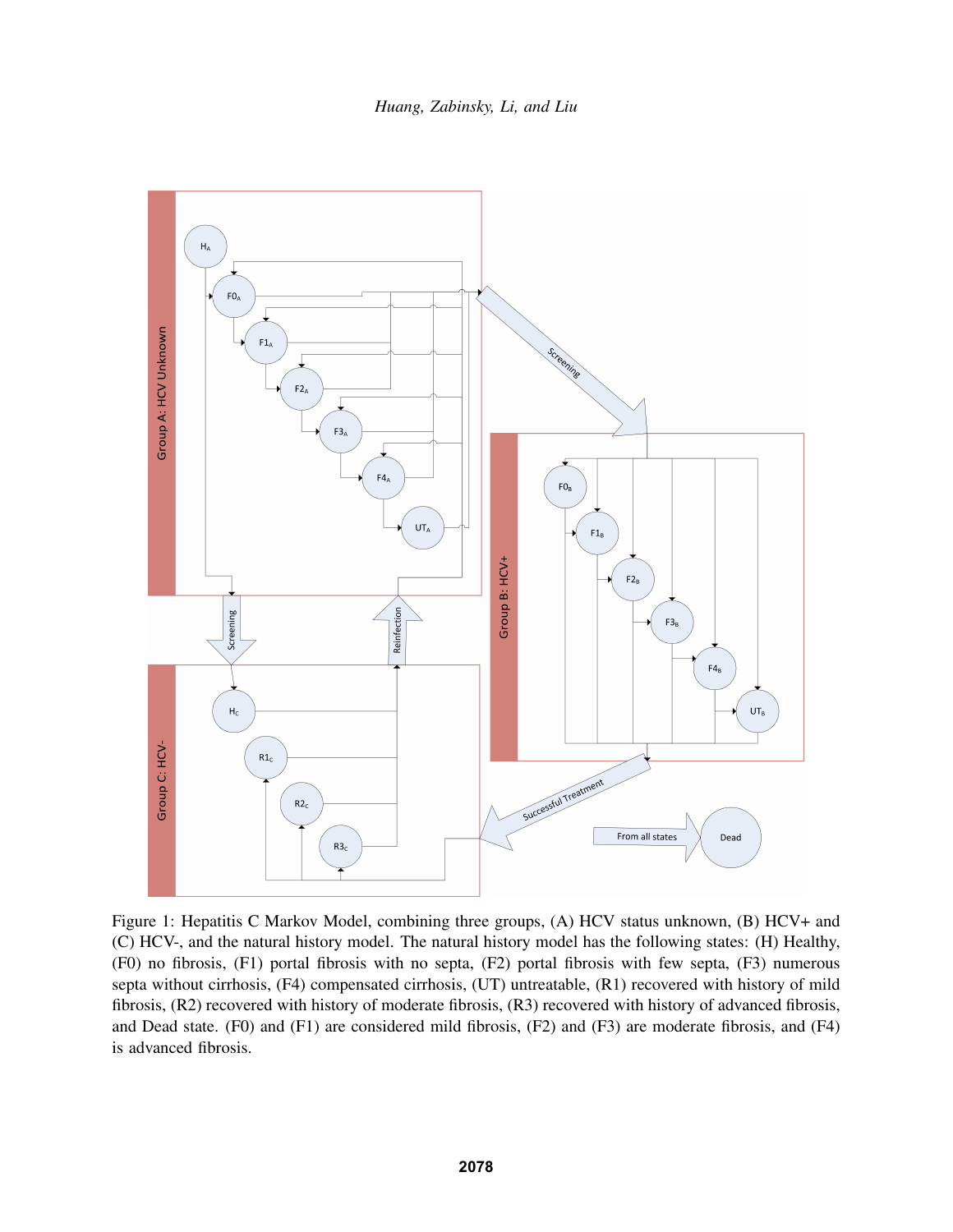Specifically,

$$
A_{t+1,g}^i = \sum_j \theta_{g,wating}^{ji} (1 - \alpha S_{t,g} \beta) A_{t,g}^j + C_{t,g}^i \gamma,
$$
\n<sup>(2)</sup>

where  $\theta_{g, waiting}^{ji}$  is the health states transition probability from health state *i* to *j* for untreated individuals. The coefficients,  $\alpha$  and  $\beta$ , represents the proportion of cohort that goes to a healthcare provider and accept screening. The coefficient  $\gamma$  represents the proportion of cohort that may become reinfected. Similarly, the number of individuals in group *B* for the next time period is formed with new patients identified through screening, patients waiting for treatment, and patients with unsuccessful treatment. The function is described as follows,

$$
B_{t+1,g}^i = \sum_j \theta_{g,wating}^{ji} \alpha S_{t,g} \beta A_{t,g}^j + \sum_j \theta_{g,wating}^{ji} (1 - T_{t,g}) B_{t,g}^j + \sum_j \theta_{g,ongoing}^{ji} T_{t,g} B_{t,g}^j
$$
(3)

and  $\theta_{g,ongoing}^{ji}$  is the transition probability from health state *i* to *j* for individuals undergoing treatment. The number of individuals in group *C* for the next time period is related to four sources: individuals screened with negative result, spontaneous viral clearance patients, successfully treated patients, and original *C* group individuals without reinfection. The equation is

$$
C_{t+1,g}^i = \sum_j \theta_{g,wating}^{ji} \alpha S_{t,g} \beta A_{t,g}^j + \sum_j \theta_{g,wating}^{ji} (1 - T_{t,g}) B_{t,g}^j + \sum_j \theta_{g,ongoing}^{ji} T_{t,g} B_{t,g}^j + C_{t,g}^i (1 - \gamma).
$$
 (4)

The model also includes a budget constraint with discounting, where  $budget(\tau)$  represents the budget function for  $\tau = 1, \ldots, 10$ , and each  $\tau$  represents a one-year period. Specifically, the constraint is

$$
\sum_{i,t\in Q_{\tau},g} CS^i S_{t,g} A_{t,g}^i (1-\delta_q)^{-t} + \sum_{i,t\in Q_{\tau},g} CT^i T_{t,g}^i B_{t,g}^i (1-\delta_q)^{-t} \leq budget(\tau)(1-\delta)^{-\tau},\tag{5}
$$

where  $Q_{\tau}$  is the quarter time periods in decision period  $\tau$  and  $CS^i$  and  $CT^i$  are the costs for screening and treating individuals with health state *i*.

Solving this optimization problem is not trivial due to the large number of variables and their interactions in the dynamic equations. Therefore, we redefined the decision variables to be the percentages of annual budget used for screening in five decision periods, denoted as  $x_1, \ldots, x_5 \in [0,1]$ , where each decision period is two years. Given a two year budget,  $x_k$ , the associated screening and treatment strategies  $S_{t,g}$  and  $T_{t,g}^i$ are determined in the optimization model. The budget constraint in (5) is revised to allow disaggregation of the two-year budget into screening and treatment decisions quarterly, as follows

$$
\sum_{i,t\in Q_{\tau},g} CS^{i}S_{t,g}A_{t,g}^{i}(1-\delta_{q})^{-t} \leq x_{k}budget(\tau)(1-\delta)^{-\tau},
$$
\n(6)

$$
\sum_{i,t \in Q_{\tau},g} CT^i T^i_{t,g} B^i_{t,g} (1 - \delta_q)^{-t} \le (1 - x_k) \text{budget}(\tau) (1 - \delta)^{-\tau}.
$$
 (7)

The formulation determines the number of individuals screened and treated based on the implementation policy, and uses all of the available budgets in each two-year decision period.

## 3 OPTIMIZATION OF THE HEPATITIS C MARKOV MODEL

We analyze strategy decisions for three age groups: 40 to 49, 50 to 59, and 60 to 69. Also, two budget scenarios are considered in this paper: a high budget scenario with 50 billion dollars for the ten-year period (Hb), and a low budget scenario with 10 billion dollars (Lb). The combination of age groups and budget scenarios makes six scenarios. The initial population of each age cohort is: 40 to 49, 43,599,555; 50 to 59, 41,962,930; 60 to 49, 29,253,187.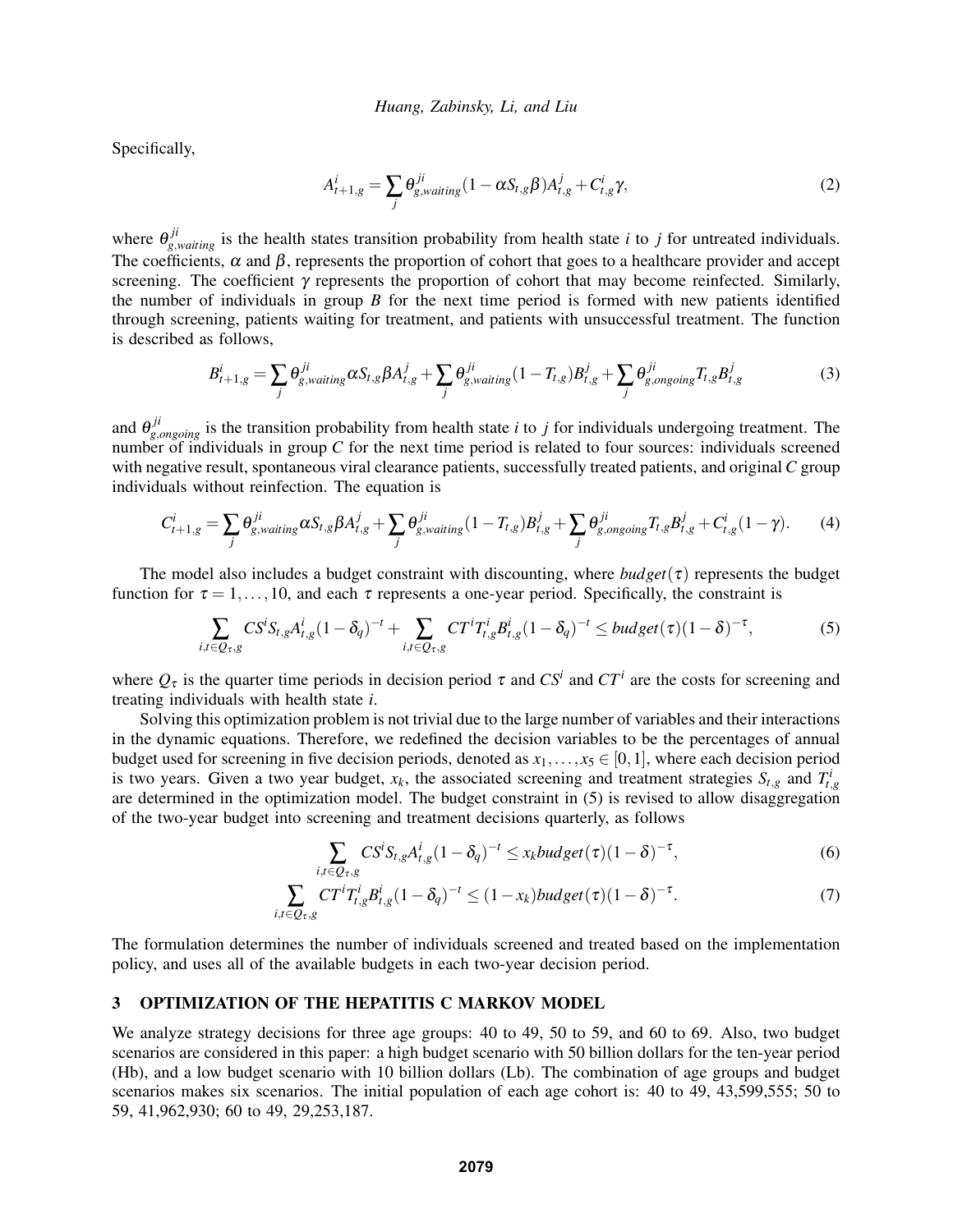| Abbreviation | Cohort Age Group | <b>Total Budget</b> | Grid Search                   | <b>Total QALYs</b> |
|--------------|------------------|---------------------|-------------------------------|--------------------|
|              |                  |                     | <b>Budget Screening Ratio</b> | (discounted)       |
|              |                  |                     | $[x_1, x_2, x_3, x_4, x_5]$   |                    |
| $40-Hb$      | $40 - 49$        | 50 billion          | [0.6, 0, 0, 0, 0]             | 3,842,081,631      |
| $50-Hb$      | 50-59            | 50 billion          | [0, 0.2, 0.2, 0, 0]           | 3,186,339,442      |
| $60-Hb$      | 60-69            | 50 billion          | [0, 0.2, 0, 0.2, 0]           | 1,802,296,572      |
| $40-Lb$      | $40 - 49$        | 10 billion          | [0, 0, 0, 0, 0]               | 3,839,336,212      |
| $50-Lb$      | 50-59            | 10 billion          | [0, 0, 0, 0, 0]               | 3,182,871,728      |
| $60-Lb$      | 60-69            | 10 billion          | [0, 0, 0, 0, 0]               | 1,800,940,994      |

Table 1: Summarized Grid Search Results from Li et al. (2016).

We first used grid search on each scenario to understand the major decision period impacts on the performance, measured by health utility gain in QALYs, and summarized in Table 1. The decisions  $(x_1, \ldots, x_5)$  in Table 1 represent the percentage of budget allocated for screening in the five decision periods.

When the budget is low (10 billion), the entire budget is allocated to treatment and there is no screening. When the budget is high (50 billion), we observe that at most only two decision periods are suggested to have budget allocated for screening. In order to understand the sensitivity of total health utility gain to the proportion of budget allocated to screening, we apply the Probabilistic Branch and Bound (PBnB) algorithm (Huang and Zabinsky 2013, Huang and Zabinsky 2016) to approximate the set of the top 10% solutions, called the level set. The shape of the level set indicates the sensitivity of each decision period, similar to performing a sensitivity analysis. Also, the decision makers are able to understand the trade-offs for selecting a non-optimal but good enough solution because some considerations are not easily quantifiable to be included into the model.

PBnB (Huang and Zabinsky 2013, Huang and Zabinsky 2016) is a partition based algorithm that uses branched subregions to approximate a target level set, where a level set is a set of solutions associated with a quantile, e.g., 10% quantile performs better than 90% of the solutions in the domain. PBnB is defined with three input parameters,  $\delta$ ,  $\varepsilon$  and  $\alpha$ , where  $\delta$  (e.g., 10%) represents the desired  $\delta$ -quantile and associated level set,  $\varepsilon$  is the tolerance on the volume of incorrectly approximated solutions, and  $\alpha$  is used for defining the probability bounds for the quality of approximated level set in terms of  $1-\alpha$ .

Two types of results are provided by PBnB. The first result is an approximation of the  $\delta$  level set formed by maintained subregions  $\widetilde{\Sigma}^M$  that are statistically confident in the level set, and bounded by  $\widetilde{\Sigma}^C$ , undecided subregions. The pruned region,  $\tilde{\Sigma}^P$ , are outside the level set with  $(1-\alpha)$  statistical confidence. Second, an interval estimate of the quantile (upper and lower bounds) is provided for decision makers on the performance of the level set. For analyzing the HCV screening and treatment strategies, we use  $\delta = 0.1$ ,  $\varepsilon = 0.025$ , and  $\alpha = 0.25$ .

The shape of a five dimensional level set produced from PBnB is difficult to visualize. So we identified two dominant decision periods for each scenario, indicated in bold in Table 1. For the 40-Hb scenario, the first two decision periods  $x_1, x_2$  are considered to have dominant impact and are selected as the major decision periods and  $x_3$ ,  $x_4$  and  $x_5$  are set to zero. For the 50-Hb scenario,  $x_2$  and  $x_3$  are considered dominant, and for the 60-Hb scenario,  $x_2$  and  $x_4$  are dominant and the rest of the decision periods are set to zero. Similarly, 40-Lb, 50-Lb and 60-Lb scenarios also use  $x_1, x_2$  as the major decision periods and set  $x_3, x_4$  and  $x_5$  to zero. We perform a PBnB search on all five decision periods to confirm the time periods with screening budget allocation. For instance, the PBnB five dimensional search result is  $[0.4632, 0.5242, 0.0041, 0.0002, 0.0005]$ for the scenario 40-Hb representing the 40-49 age group with a high budget of 50 billion dollars. The search result shows that the algorithm finds low values on time periods 3, 4, and 5, but is not able to reach zero since the algorithm samples uniformly between 0 to 1.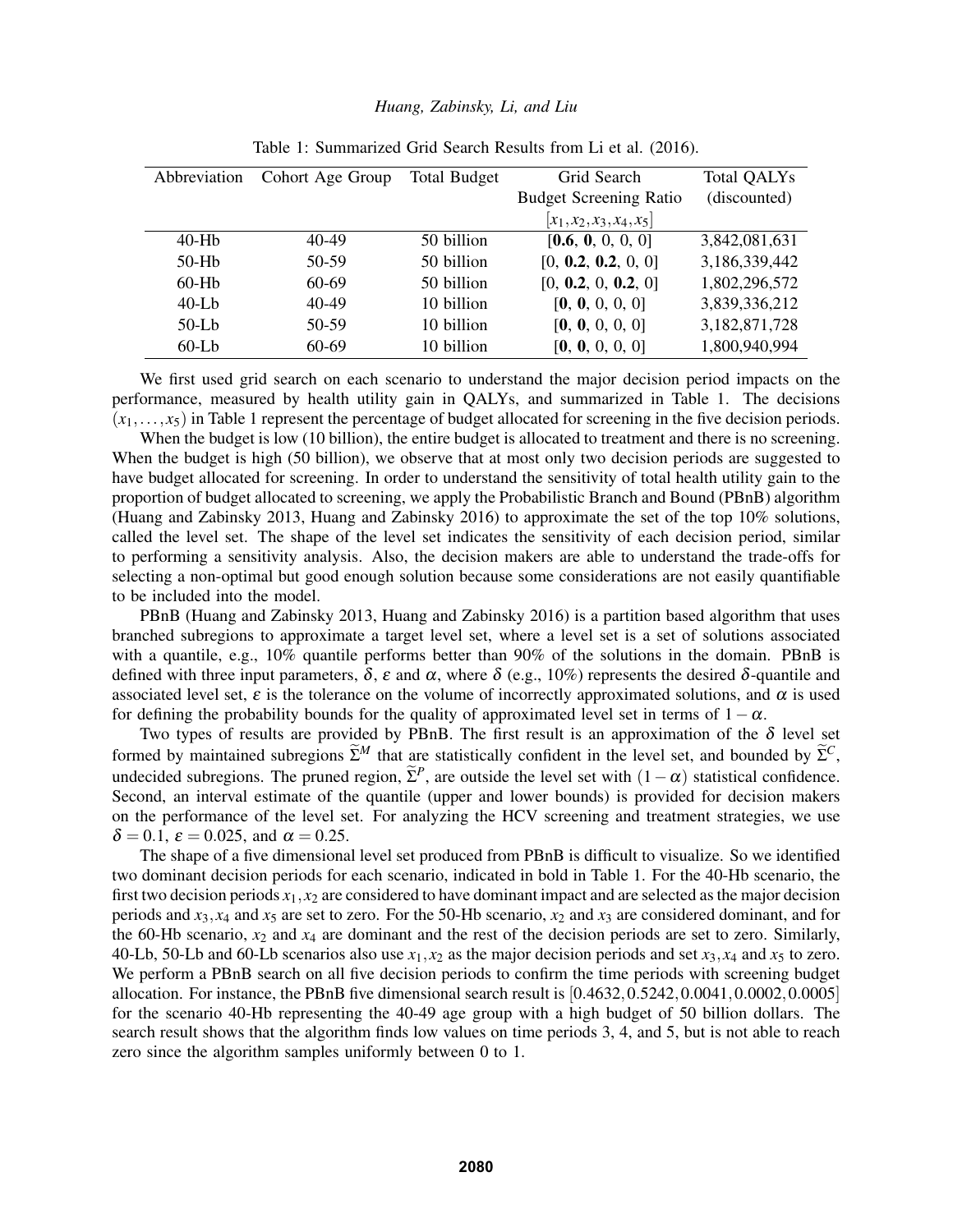

*Huang, Zabinsky, Li, and Liu*

Figure 2: Approximated 0.1 Level Set for Scenario 40-Lb with  $x_3, x_4, x_5 = 0$ . The grid search solution (black star) is (0, 0), and the PBnB approximated best strategy (red star) is (0.08, 0.21).

### 4 RESULTS

The PBnB numerical results for the six scenarios are presented in Figures 2-7. The light gray (green) boxes are the maintained subregions and the dark gray (blue) boxes represent the undecided subregions. The white boxes are the pruned subregions. The numbers in the boxes indicate the iteration of the algorithm running when the subregion is pruned or maintained. The black star is the grid search solution and the red star is the PBnB approximated best strategy. We optimized all six scenarios with a PBnB level set analysis and observed four several patterns of level set within these six scenarios.

The shape of the level sets for the low budget scenarios, 40-Lb, 50-Lb, and 60-Lb in Figures 2, 3, and 4, is triangular, indicating that it is possible to allocate some budget screening in early years  $(x_1, x_2)$ without degrading the health utility gain too much. The shape of the level set in Figure 2 shows that  $x_1$ is more sensitive than  $x_2$ , ranging up to 0.3 inside the level set, whereas  $x_2$  ranges up to 0.5. The interval estimation of the 10% quantile is [3,839,318,552, 3,839,320,071]. The theory analysis of PBnB ensures that points in the level set have a health utility gain better than 3,839,318,552 QALYs with  $1-\alpha$  confidence. Hence, the solutions in the approximated 10% level set of scenario 40-10b perform at least 3,839,318,552 QALYs, and the difference between the best grid search performance, 3,839,336,212, and the lower bound is 17,660 QALYs, which is 0.00045% of the optimal strategy performance.

For scenarios 50-Lb and 60-Lb, the lower bounds on the 10% quantile are 3,182,760,942 and 1,800,895,621. The triangular patterns are similar to scenario 40-Lb, as shown in Figures 3 and 4, however the range of *x*<sup>1</sup> goes up to 0.4 as opposed to 0.3 for 40-Lb. Also, their differences between the grid search optimal strategy, 3,182,871,728 and 1,800,940,994, and the 10% quantile lower bounds, are 110,786 and 45,373 respectively, that are 0.0034% and 0.0025% of their optimal strategy performance.

Figure 5 shows the PBnB results for scenario 40-Hb, where the two decision variables are  $x_1$  and  $x_2$ , while setting  $x_3, x_4, x_5 = 0$ . The maintained region in Figure 5 indicates that  $x_1$  can ranges between 0.4 to 0.85, which means  $x_1$  is not very sensitive if we set  $x_2$  close to zero. Also,  $0 < x_2 < 0.12$  is also a viable choice when  $x_1$  is close to 0.45. Some part of the approximated level set appears as a vertical undecided region when  $x_1$  is close to 0.5. This may be due to the difficulty that PBnB has in correctly determining the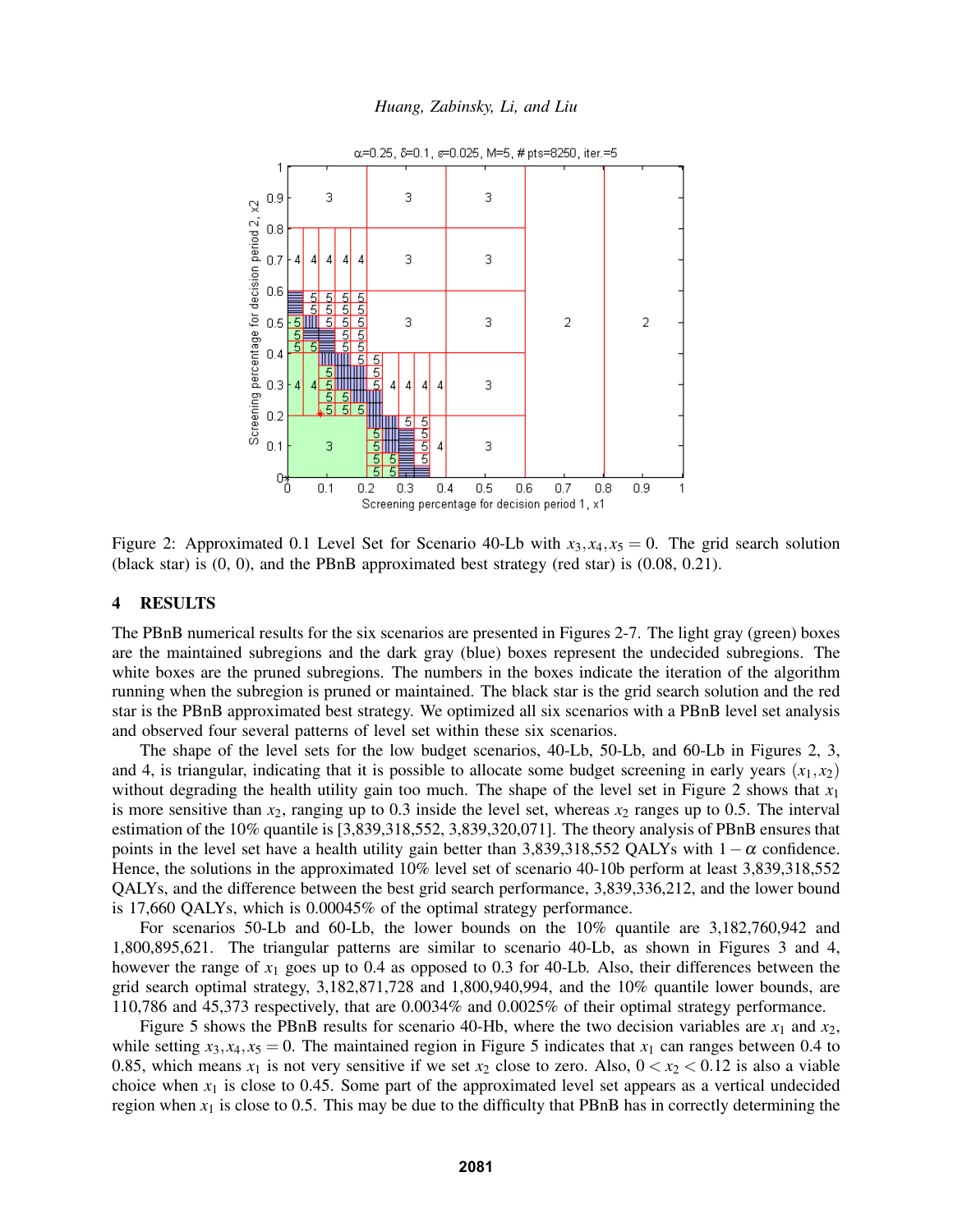



Figure 3: Approximated 0.1 Level Set for Scenario 50-Lb with  $x_3, x_4, x_5 = 0$  The grid search solution (black star) is (0, 0), and the PBnB approximated best strategy (red star) is (0.04, 0.21).



Figure 4: Approximated 0.1 Level Set for Scenario 60-Lb with  $x_3, x_4, x_5 = 0$  The grid search solution (black star) is (0, 0), and the PBnB approximated best strategy (red star) is (0.04, 0.21).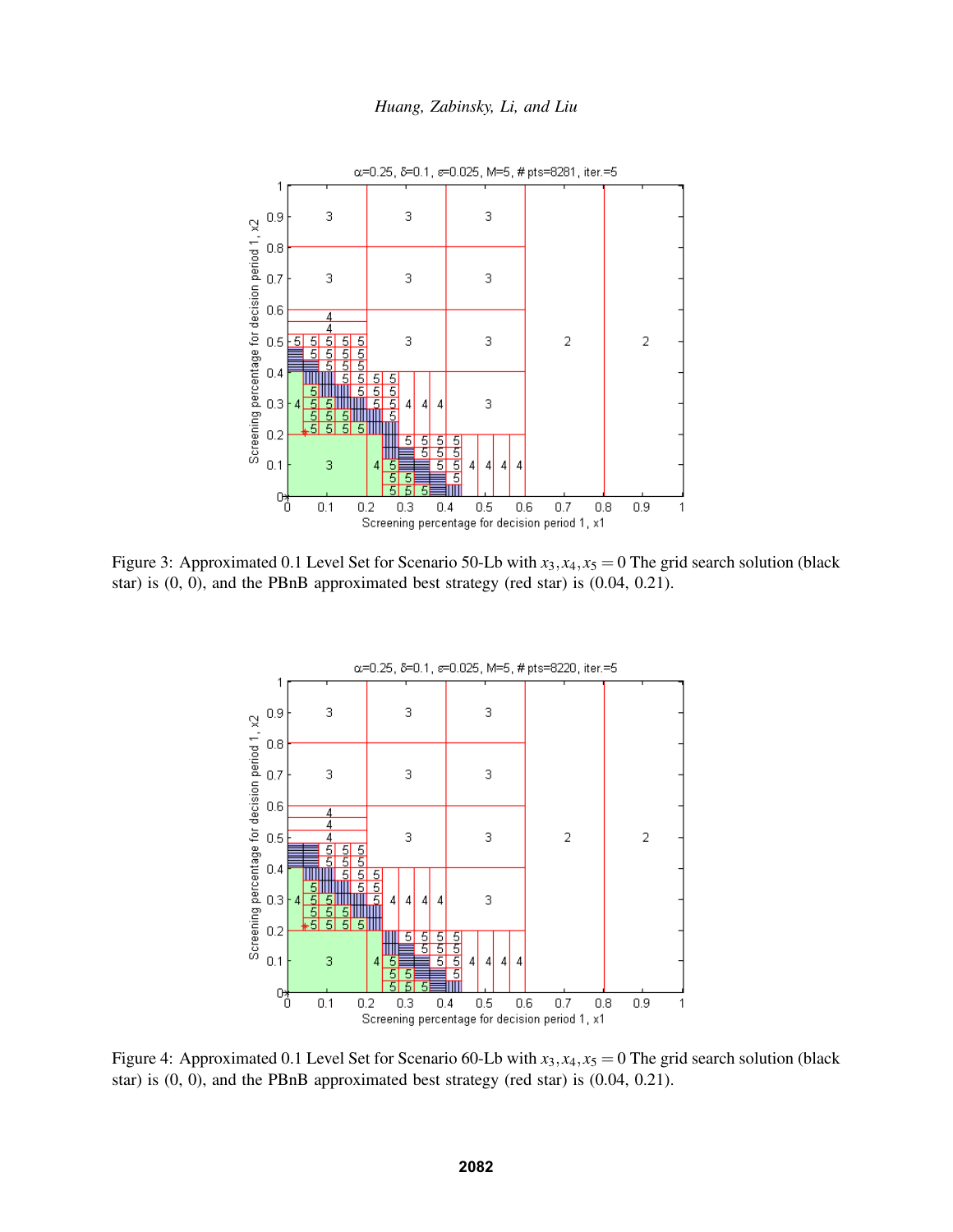

Figure 5: Approximated 0.1 Level Set for Scenario 40-Hb with  $x_3, x_4, x_5 = 0$ . The grid search solution (black star) is (0.6, 0), and the PBnB approximated best strategy (red star) is (0.45, 0.004).

level set in this scenario, because 40-Hb is a relatively young cohort where the health utility gain difference between different screening budget settings is small.

The algorithm also provides an interval estimation on the 10% quantile as [3,842,041,405, 3,842,041,540], indicating that the strategies in the maintained boxes statistically have at least 3,842,041,405 QALYs gain with  $1-\alpha$  confidence. Comparing to the PBnB approximated best strategy with 3,842,081,631 QALYs gain, choosing one in the level set may have 40,226 less QALYs (about 0.0014% of the best strategy performance). However, it could still be a good enough strategy while considering some other preferences that are not easily quantified and modeled.

The 50-Hb scenario has different major decision periods,  $x_2$  and  $x_3$ , and the pattern of the level set is shown in Figure 6. The pattern of the 50-Hb scenario is a heavily stretched shape with a more flexible combination of  $x_2$  and  $x_3$ . Figure 6 shows that  $x_2$  and  $x_3$  have a strong correlation to sum up to about 0.4. The performance of the maintained strategies is bounded by the 10% quantile lower bound, 3,186,265,607, where the PBnB approximated optimal strategy is 3,186,349,671. The difference between 10% quantile lower bound and the PBnB approximated optimal is 84,064 QALYs, which is 0.0026% of the best strategy performance and slightly greater than scenario 40-Hb. It may indicate the 50-Hb scenario is more sensitive to the screening and treatment budget allocation since the older cohort may have more immediate treatment requirements.

Figure 7 shows the level set for scenario 60-Hb, with a similar pattern as that for the scenario 50-Hb but with different major decision periods  $x_2$  and  $x_4$  instead of  $x_2$  and  $x_3$  for 50-Hb. The relationship between  $x_2$  and  $x_4$  in scenario 60-Hb has a steeper slope compared to 50-Hb, which shows that  $x_2$  has a stronger impact in the 60-69 cohort. The health utility gain of the 60-Hb maintained strategies is bounded by 1,802,259,934, where the PBnB approximated optimal is 1,802,298,104 and the difference is 0.0021% of the best strategy performance.

In the lower budget scenarios, we observe that grid search solution of (0, 0) is better than the PBnB approximated solution for two reasons. First, the box including (0, 0) is maintained in an early iteration of PBnB. Once a box is maintained, the algorithm does not continue to sample there refining the optimal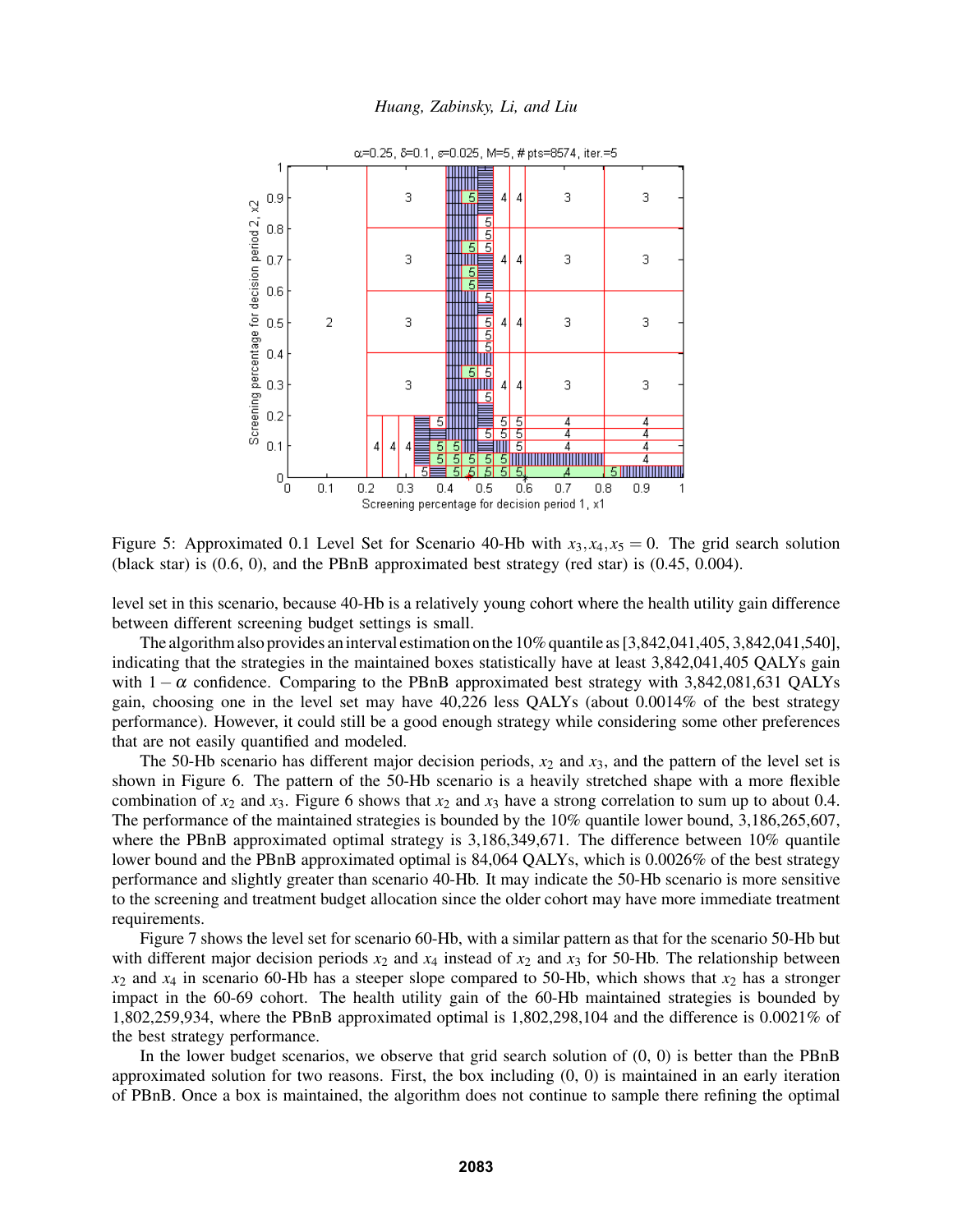



Figure 6: Approximated 0.1 Level Set for Scenario 50-Hb with  $x_1, x_4, x_5 = 0$ . The grid search solution (black star) is (0.2, 0.2), and the PBnB approximated best strategy (red star) is (0.12, 0.27).



Figure 7: Approximated 0.1 Level Set for Scenario 60-Hb with  $x_1, x_3, x_5 = 0$ . The grid search solution (black star) is (0.2, 0.2), and the PBnB approximated best strategy (red star) is (0.22, 0.20).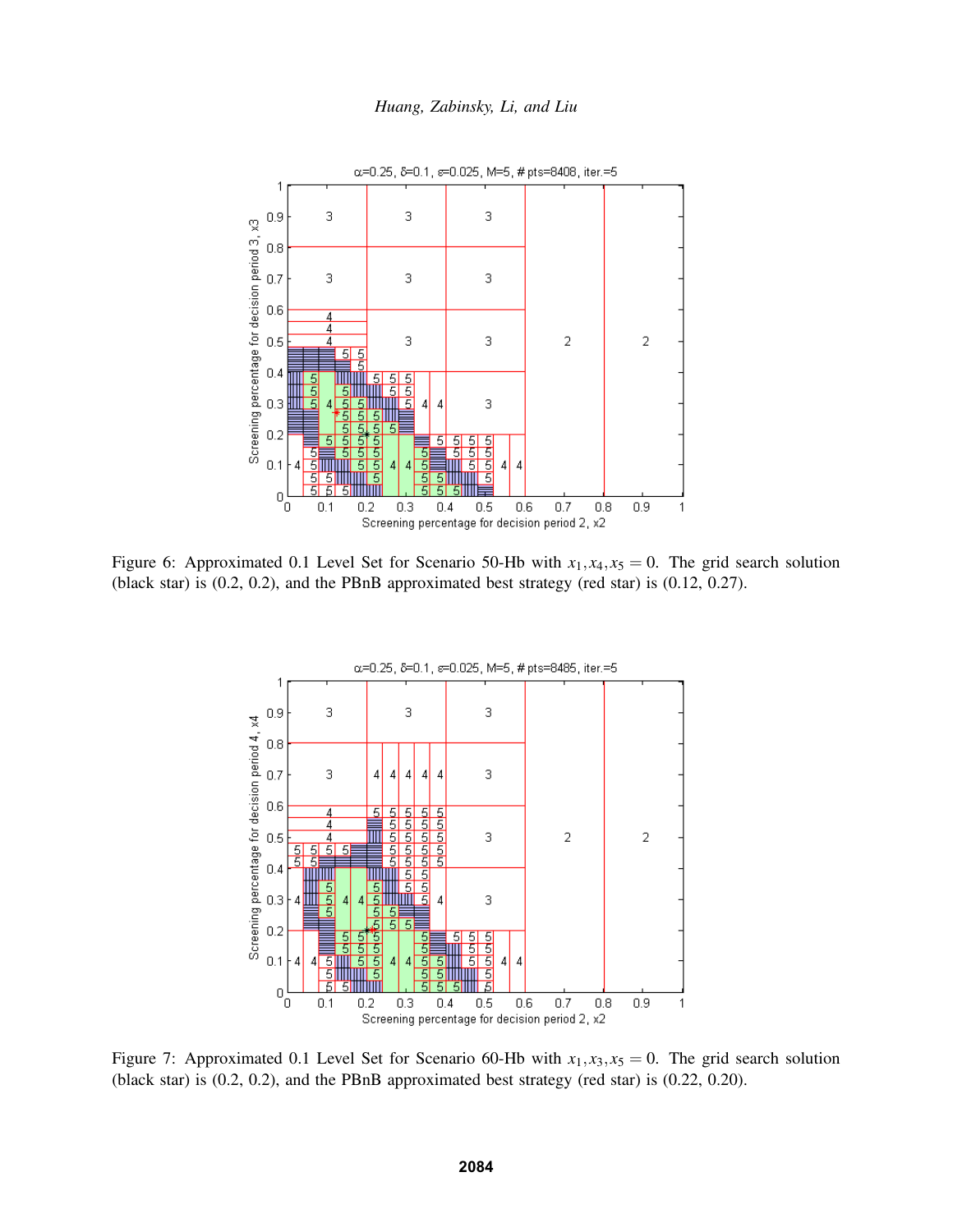solution. The second reason is that PBnB performs uniform sampling in the box, and there is practically impossible to hit  $(0, 0)$ . For the high budget scenarios, the grid search optimum is not at  $(0, 0)$ , and hence, PBnB is able to find a better solution than the grid search.

## 5 CONCLUSION

This study incorporates a simulation optimization algorithm, PBnB that approximates a target level set, to analyze the screening and treatment budget allocation strategies for chronic hepatitis C. With PBnB, we are able to perform further analysis by approximating a level set. We first identify two major decision periods for each scenario through a grid search on five decision periods. By focusing on two major decision periods, a visualization of the approximated level set for each scenario is provided. Using the level set, we analyze the relationship between the two major decision periods and provide information for decision makers on the sensitivity of the decisions. We also provide the impact of the implementation policy on population health outcomes and the trade-offs between screening and treatment efforts to eliminate a major disease in the U.S. healthcare systems.

# **REFERENCES**

- CDC 2013. "Hepatitis C Information for the Public". Technical report, Centers for Disease Control and Prevention, Accessed at http://www.cdc.gov/hepatitis/hcv/cfaq.htm, Atlanta, GA.
- Chen, C. H., D. He, M. Fu, and L. H. Lee. 2008. "Efficient Simulation Budget Allocation for Selecting an Optimal Subset". *INFORMS Journal on Computing* 20 (4): 579–595.
- Ho, Y. C., C. G. Cassandras, C. H. Chen, and L. Dai. 2000. "Ordinal Optimization and Simulation". *Journal of the Operational Research Society* 51:490–500.
- Ho, Y. C., Q. C. Zhao, and Q. S. Jia. 2007. *Ordinal Optimization: Soft Optimization for Hard Problems*. Berlin, Germany: Springer.
- Huang, H., and Z. B. Zabinsky. 2013. "Adaptive Probabilistic Branch and Bound with Confidence Intervals for Level Set Approximation". In *Proceedings of the 2013 Winter Simulation Conference*, edited by R. Pasupathy, S. H. Kim, A. Tolk, R. Hill, and M. E. Kuhl. Washington D.C.: Institute of Electrical and Electronics Engineers, Inc.
- Huang, H., and Z. B. Zabinsky. 2016. "Partition-based Approach to Level Set Approximation for Simulation Optimization". *Manuscript Submitted*.
- Li, Y. 2015. *Optimizing Hepatitis C Birth-Cohort Screening and Treatment Allocation Strategy*. Master thesis, Department of Industrial and Systems Engineering, University of Washington, Seattle, Washington.
- Li, Y., H. Huang, Z. B. Zabinsky, and S. Liu. 2015. "Optimizing Hepatitis C Screening and Treatment Allocation Strategy". In *2015 INFORMS Annual Meeting*. Philadelphia: Institute of Electrical and Electronics Engineers, Inc.
- Li, Y., H. Huang, Z. B. Zabinsky, and S. Liu. 2016. "Optimizing Implementation of Hepatitis C Birth-Cohort Screening and Treatment Strategies: Model-Based Projections". *Manuscript Submitted*.
- Liu, S., L. E. Cipriano, M. Holodniy, and J. D. Goldhaber-Fiebert. 2013. "Cost-effectiveness Analysis of Risk-factor Guided and Birth-cohort Screening for Chronic Hepatitis C Infection in the United States". *PLoS One* 8:3:e58975.
- Olafsson, S. 2004. "Two-Stage Nested Partitions Method for Stochastic Optimization". ´ *Methodology and Computing in Applied Probability* 6:5–27.
- Shi, L., and S. Ólafsson. 2000. "Nested Partitions Method for Stochastic Optimization". *Methodology and Computing in Applied Probability* 2 (3):271–291.
- Shi, L., and S. Olafsson. 2009. *Nested Partitions Method, Theory and Applications*. Springer.
- Xu, W. L., and B. L. Nelson. 2013. "Empirical Stochastic Branch-and-bound for Optimization via Simulation". *IIE Transactions* 45:7:685–698.